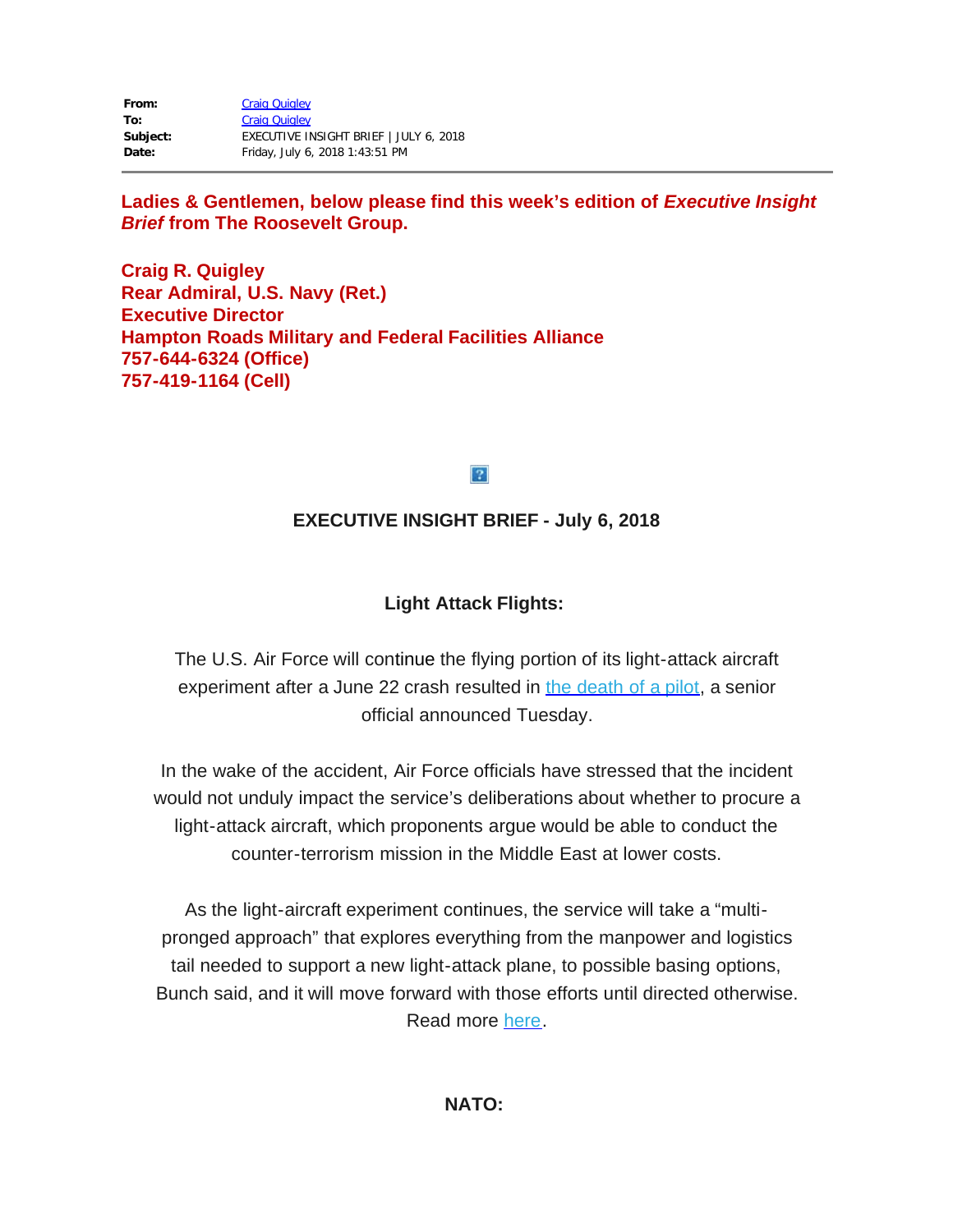President Trump has reportedly sent sharply-worded letters to several NATO member countries, urging them to spend more on their self-defense, in an escalation of the U.S. president's long-standing feud with the military alliance. In letters reportedly sent to leaders of NATO countries like Canada, Germany, Spain and the Netherlands, Mr. Trump accused the allies of "under-spending" on their national defense, and warned that the U.S. may soon change its stance on the alliance. Read more [here.](https://rooseveltdc.us12.list-manage.com/track/click?u=322456b7b4ad08c1b4904c407&id=bb9c4decf6&e=5c6d0a3b33)

President Trump earlier this month reportedly told the leaders of the Group of Seven member countries that NATO was "as bad as NAFTA," according to Axios. At the G-7 summit in Canada, Trump reportedly said the North Atlantic Treaty Organization was "too costly for the U.S." and compared it to the North American Free Trade Agreement that he has often targeted as a bad deal. Read more [here.](https://rooseveltdc.us12.list-manage.com/track/click?u=322456b7b4ad08c1b4904c407&id=24a9e882dc&e=5c6d0a3b33)

### **The North Korean Saga:**

Secretary of State Mike Pompeo headed to North Korea on Thursday under pressure to produce tangible signs of progress as U.S. intelligence reports cast doubt on Kim Jong Un's intention to dismantle his nuclear and missile programs. The top U.S. diplomat has offered few details about the state of negotiations following the June summit in Singapore between Kim and President Donald Trump, but knows he must return from his third trip to North Korea in as many months with concrete plans for a path forward, sources tell CNN. For more information, click [here.](https://rooseveltdc.us12.list-manage.com/track/click?u=322456b7b4ad08c1b4904c407&id=14782906f7&e=5c6d0a3b33)

North Korea is reportedly continuing nuclear work. But it's not clear that it is a violation of what it agreed to in Singapore. The optimism generated by President Trump's meeting last month with North Korean leader Kim Jong Un is giving way to the reality of just how difficult it will be to persuade North Korea to surrender its nuclear weapons. In fact, it's difficult even to understand what Kim and Trump actually agreed to. Read more [here](https://rooseveltdc.us12.list-manage.com/track/click?u=322456b7b4ad08c1b4904c407&id=34a7c6f48c&e=5c6d0a3b33).

#### **An Update on Syria:**

Syrian rebel forces have agreed to resume talks on a truce with the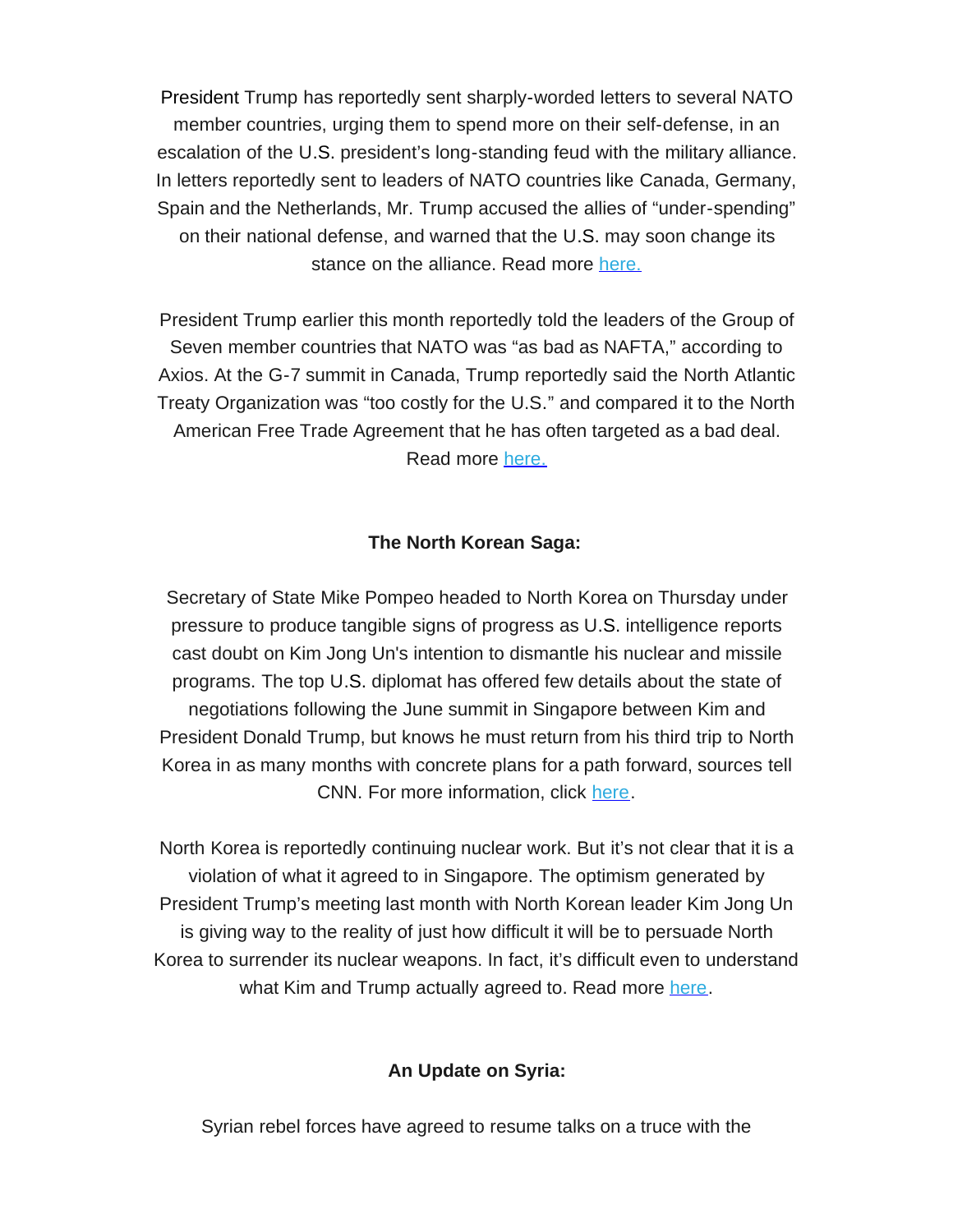government in the south-western region of the nation, after a day of intense air and artillery strikes on July 4th. Over 320,000 people have fled their homes since the Assad regime began bombing the Deraa region two weeks ago and 150 civilians are estimated to have been killed in the recent attacks.

Displaced civilians are now stranded in ill-equipped camps along Syria's border with Jordan and the Israeli-occupied Golan Heights, both of which have refused to allow large numbers of refugees. Specifically, Jordan's government rejected the request, saying it was the UN's responsibility to provide people with safe havens inside Syria. Read more about the ongoing crisis [here](https://rooseveltdc.us12.list-manage.com/track/click?u=322456b7b4ad08c1b4904c407&id=83f43d212f&e=5c6d0a3b33) and [here.](https://rooseveltdc.us12.list-manage.com/track/click?u=322456b7b4ad08c1b4904c407&id=c1ffc01aaf&e=5c6d0a3b33)

#### **Trade War Heating Up:**

President Trump's repeated threats to start a trade war with China appear to be headed for reality as the administration prepared to impose tariffs on \$34 billion of Chinese products on Friday morning, setting up a potentially devastating clash between the world's two largest economies.

The penalties, which went into effect at 12:01 a.m. on Friday, are expected to prompt immediate retaliatory tariffs by Beijing, which has said it will tax an equal amount of American exports, including pork, soybeans, steel and peanuts. The dispute is expected to ripple through global supply chains, raise costs for businesses and consumers and roil global stock markets, which have been volatile in anticipation of a prolonged trade fight between the United States and almost everyone else. Read more [here.](https://rooseveltdc.us12.list-manage.com/track/click?u=322456b7b4ad08c1b4904c407&id=ff59747c11&e=5c6d0a3b33)

China has promised to strike back at the U.S. tariffs, levying their own on American imports, releasing a target [list](https://rooseveltdc.us12.list-manage.com/track/click?u=322456b7b4ad08c1b4904c407&id=3b6581bed2&e=5c6d0a3b33) of \$34bn worth of imported U.S. goods, including lobsters, soybeans, electric cars and other agricultural products, which also faced 25 percent tariffs.

# **Look Ahead**

#### **Wednesday, July 11th 2018**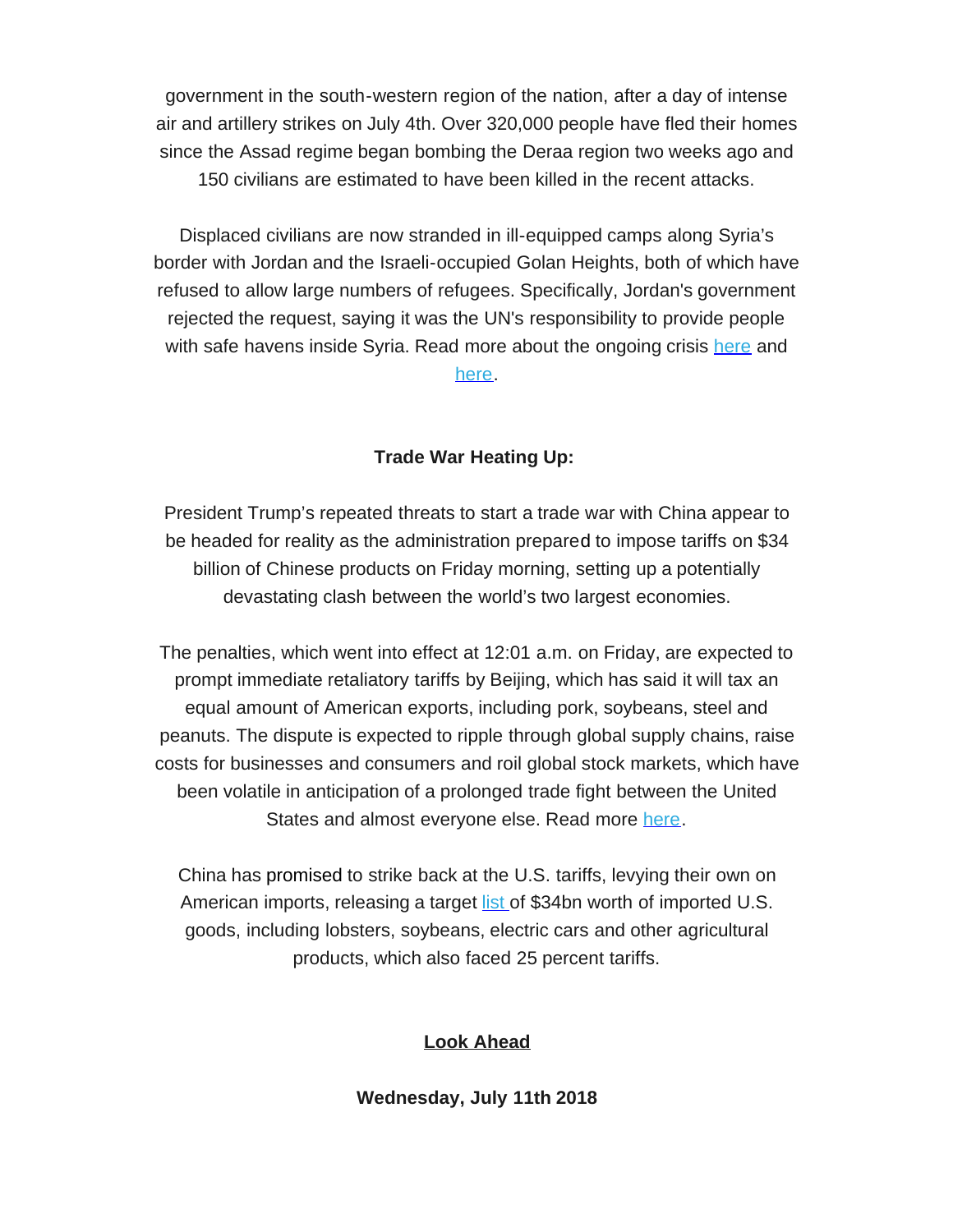Department of Defense's Role in Foreign Assistance Subcommittee on Emerging Threats and Capabilities 10 a.m. - 2118 Rayburn **[https://armedservices.house.gov/hearings](https://rooseveltdc.us12.list-manage.com/track/click?u=322456b7b4ad08c1b4904c407&id=607901b367&e=5c6d0a3b33)**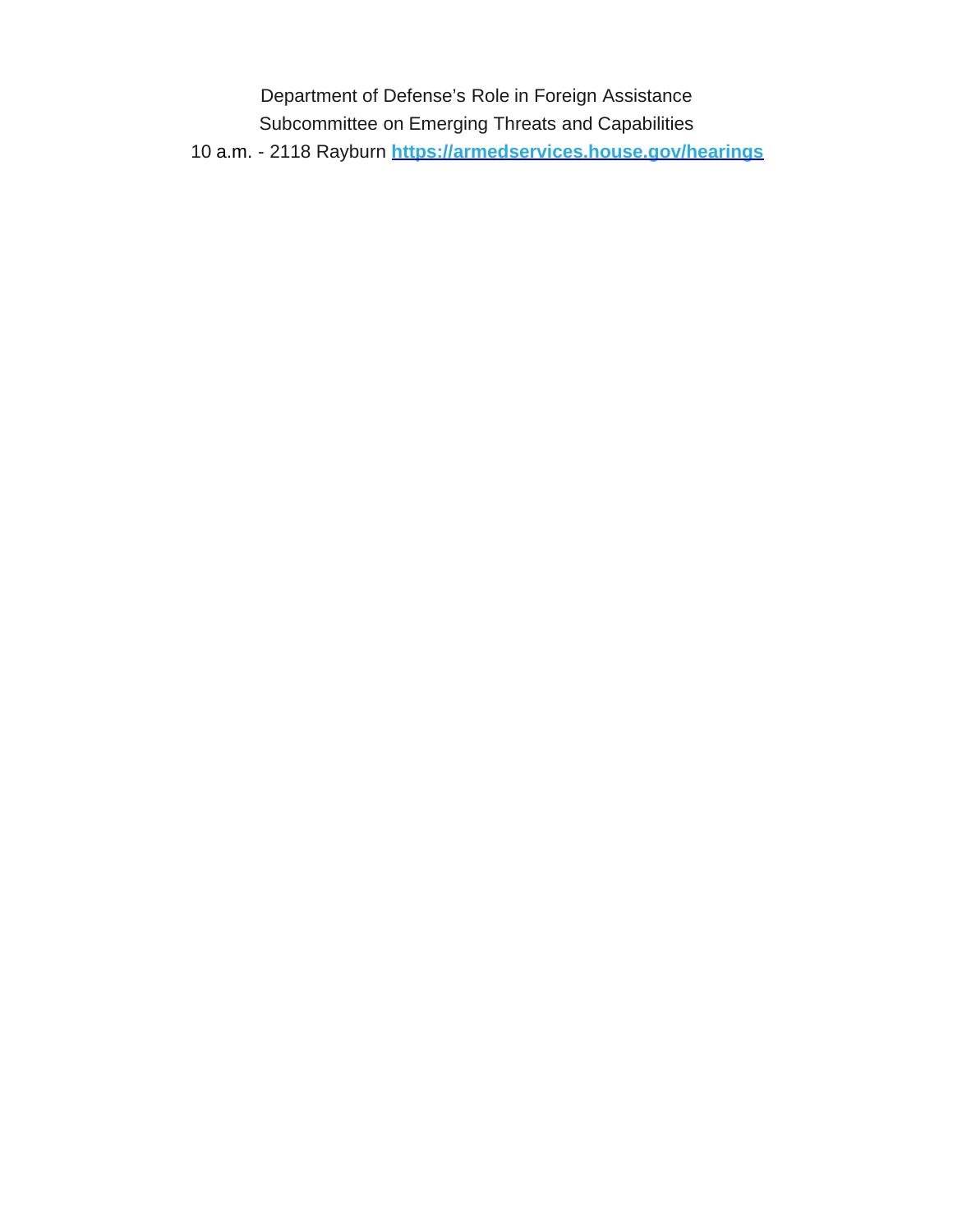| From:        | <b>Craig Quigley</b>                    |
|--------------|-----------------------------------------|
| To:          | <b>Craig Quigley</b>                    |
| Subject:     | Executive Insight Brief   June 28, 2018 |
| Date:        | Friday, June 29, 2018 1:01:09 PM        |
| Attachments: | image001.png                            |

Ladies & Gentlemen, below please find this week's edition of *Executive Insight Brief* **from The Roosevelt Group.**

**Craig R. Quigley Rear Admiral, U.S. Navy (Ret.) Executive Director Hampton Roads Military and Federal Facilities Alliance 757-644-6324 (Office) 757-419-1164 (Mobile)**



#### $|2|$

# **EXECUTIVE INSIGHT BRIEF | June 29, 2018**

# **Putin-Trump Drama:**

President Trump plans to meet President Vladimir V. Putin in Helsinki, Finland, on July 16 for one-on-one talks, the White House said on Thursday, a politically delicate meeting that will take place while the special counsel continues to investigate the Trump campaign's possible ties to Russia. Read more [here](https://rooseveltdc.us12.list-manage.com/track/click?u=322456b7b4ad08c1b4904c407&id=44c9a41cb3&e=5c6d0a3b33).

Either way, NATO members say they fear that all the preparation and the desire to show solidarity in the face of a new [Russian](https://rooseveltdc.us12.list-manage.com/track/click?u=322456b7b4ad08c1b4904c407&id=fba49d8d7b&e=5c6d0a3b33) threat will be overshadowed, if not undone, by a divisive encounter followed by Mr. Trump's prospective **[summit](https://rooseveltdc.us12.list-manage.com/track/click?u=322456b7b4ad08c1b4904c407&id=a0229be320&e=5c6d0a3b33)** meeting with the Russian president, Vladimir V. Putin.

This continues to create lots of tension as the House [approved](https://rooseveltdc.us12.list-manage.com/track/click?u=322456b7b4ad08c1b4904c407&id=8afddff835&e=5c6d0a3b33) a measure demanding that the Department of Justice (DOJ) turn over documents related to the FBI's handling of investigations into the 2016 presidential campaign.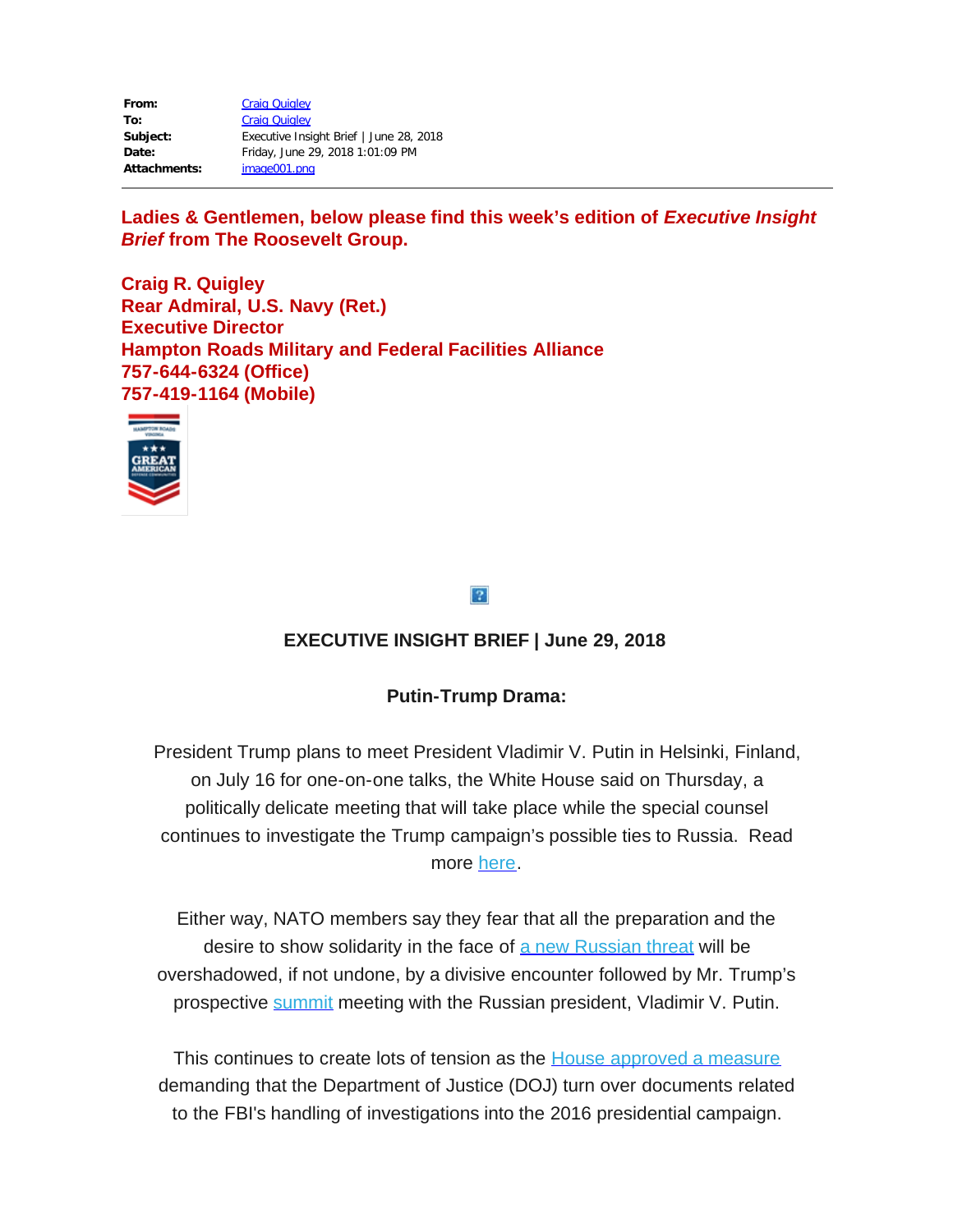#### **International Arms:**

The U.S. State Department approved the sale to Spain of Aegis weapon systems for five new frigates at an estimated cost of \$860.4 million, the Defense Security Cooperation Agency said in a release. On top of that, [Australia](https://rooseveltdc.us12.list-manage.com/track/click?u=322456b7b4ad08c1b4904c407&id=ea1027a87b&e=5c6d0a3b33) was approved for a \$185-million Aegis purchase of its own. The Aegis Combat System is an integrated naval weapons system that uses radar and computer technology to detect and track targets, and guide weapons to destroy them. The system is composed of the Aegis Weapon System, the Aegis Anti-Aircraft Warfare capability, along with the Phalanx Close In Weapon System and the Mark 41 Vertical Launch System for missiles. For more information, click [here.](https://rooseveltdc.us12.list-manage.com/track/click?u=322456b7b4ad08c1b4904c407&id=133185a015&e=5c6d0a3b33)

Lockheed Martin has received a \$1.12 billion contract to produce new F-16 fighter jets for the Royal Bahraini Air Force, the company said in a news release Monday. The sale makes Bahrain the first country to procure the newest configuration of the Fighting Falcon. Read more [here.](https://rooseveltdc.us12.list-manage.com/track/click?u=322456b7b4ad08c1b4904c407&id=1d7573f314&e=5c6d0a3b33)

### **China Lowers Tariffs on South Asia:**

[China](https://rooseveltdc.us12.list-manage.com/track/click?u=322456b7b4ad08c1b4904c407&id=32761d5bd3&e=5c6d0a3b33) will reduce tariffs on thousands of products from India and South Korea, as well as the smaller economies of Sri Lanka, Bangladesh and Laos, China's commerce ministry said Thursday.

The reductions are due to take effect on July 1. They're part of an agreement among the six countries called the Asia Pacific Trade [Agreement](https://rooseveltdc.us12.list-manage.com/track/click?u=322456b7b4ad08c1b4904c407&id=b6abc35106&e=5c6d0a3b33) (APTA) that covers more than 10,000 goods in total, the ministry added.

This is the second time that China has reached out to other countries to reduce its burgeoning trade surpluses with them, after its trade tensions began with the U.S. It has invited almost 100 countries to take part in the first of its kind import-only fair in November.

#### **North Korean Nuclear Disarmament:**

North Korea continues to make improvements to a major nuclear facility, raising questions about President Donald Trump's claim that Kim Jong Un has